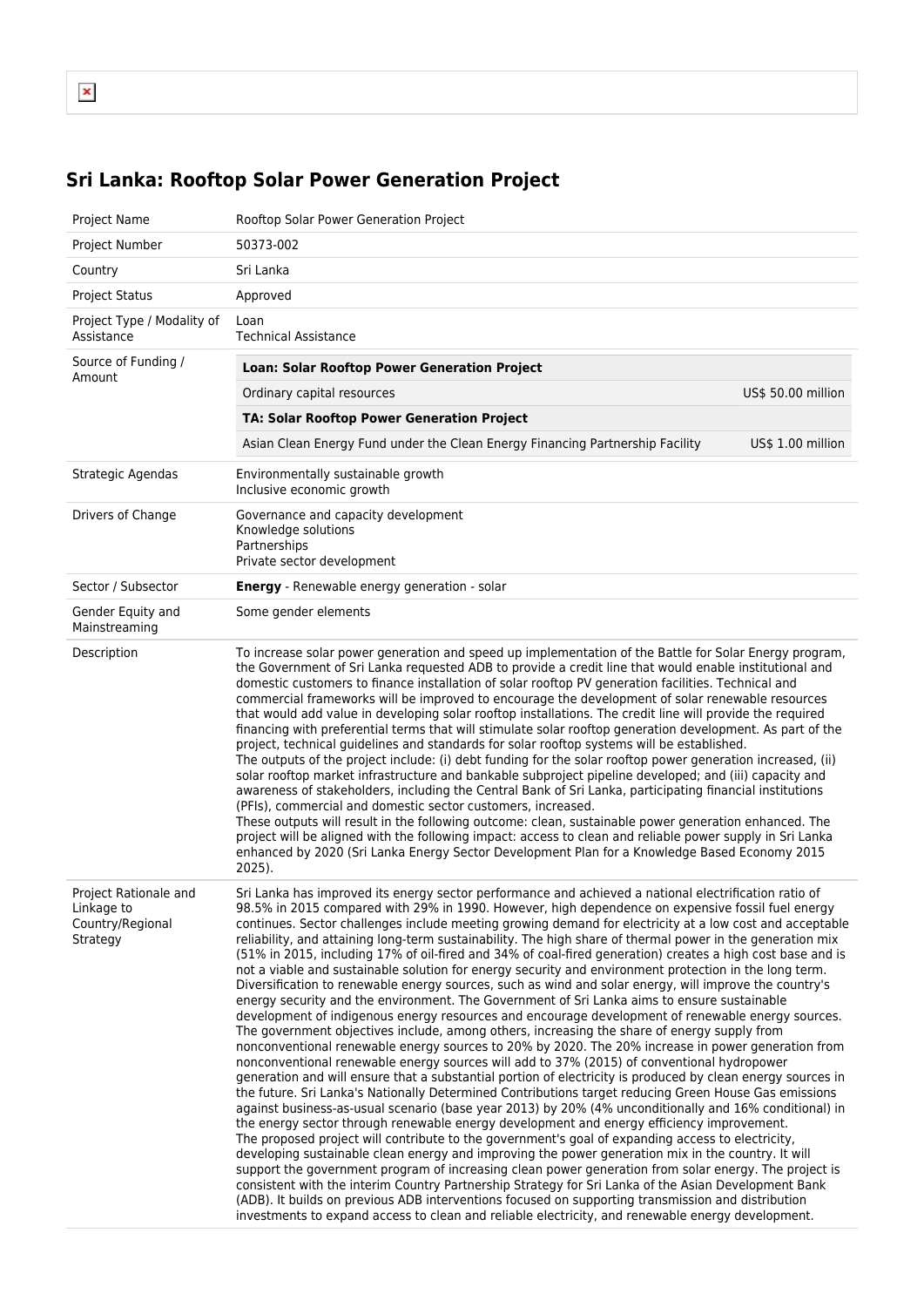| <b>Project Outcome</b>                                              |                                                                                                                                                                                                                                                                                        |  |  |
|---------------------------------------------------------------------|----------------------------------------------------------------------------------------------------------------------------------------------------------------------------------------------------------------------------------------------------------------------------------------|--|--|
| Description of Outcome                                              | Clean power generation enhanced.                                                                                                                                                                                                                                                       |  |  |
| Progress Toward Outcome                                             |                                                                                                                                                                                                                                                                                        |  |  |
| <b>Implementation Progress</b>                                      |                                                                                                                                                                                                                                                                                        |  |  |
| Description of Project Outputs                                      | Debt funding for the rooftop solar power generation increased.<br>Rooftop solar market infrastructure and bankable subproject<br>pipeline developed.<br>Capacity and awareness of stakeholders, including the MOFMM,<br>PFIs, and commercial and domestic sector customers, increased. |  |  |
| Status of Implementation Progress (Outputs, Activities, and Issues) |                                                                                                                                                                                                                                                                                        |  |  |
| Geographical Location                                               |                                                                                                                                                                                                                                                                                        |  |  |
|                                                                     |                                                                                                                                                                                                                                                                                        |  |  |
| <b>Safeguard Categories</b>                                         |                                                                                                                                                                                                                                                                                        |  |  |
| Environment                                                         | FI-C                                                                                                                                                                                                                                                                                   |  |  |
| Involuntary Resettlement                                            | FI-C                                                                                                                                                                                                                                                                                   |  |  |
| Indigenous Peoples                                                  | FI-C                                                                                                                                                                                                                                                                                   |  |  |
|                                                                     |                                                                                                                                                                                                                                                                                        |  |  |
| <b>Summary of Environmental and Social Aspects</b>                  |                                                                                                                                                                                                                                                                                        |  |  |
| <b>Environmental Aspects</b>                                        |                                                                                                                                                                                                                                                                                        |  |  |
| Involuntary Resettlement                                            |                                                                                                                                                                                                                                                                                        |  |  |
| Indigenous Peoples                                                  |                                                                                                                                                                                                                                                                                        |  |  |
| <b>Stakeholder Communication, Participation, and Consultation</b>   |                                                                                                                                                                                                                                                                                        |  |  |
| During Project Design                                               |                                                                                                                                                                                                                                                                                        |  |  |
| During Project Implementation                                       |                                                                                                                                                                                                                                                                                        |  |  |
| <b>Business Opportunities</b>                                       |                                                                                                                                                                                                                                                                                        |  |  |
| <b>Consulting Services</b>                                          | not applicable                                                                                                                                                                                                                                                                         |  |  |
| Procurement                                                         | not applicable                                                                                                                                                                                                                                                                         |  |  |
|                                                                     |                                                                                                                                                                                                                                                                                        |  |  |
| Responsible ADB Officer                                             | Khamudkhanov, Mukhtor                                                                                                                                                                                                                                                                  |  |  |
| Responsible ADB Department                                          | South Asia Department                                                                                                                                                                                                                                                                  |  |  |
| Responsible ADB Division                                            | Energy Division, SARD                                                                                                                                                                                                                                                                  |  |  |
| <b>Executing Agencies</b>                                           | Ministry of Finance<br><b>Treasury Building</b><br>Colombo-01<br>Sri Lanka                                                                                                                                                                                                             |  |  |
| <b>Timetable</b>                                                    |                                                                                                                                                                                                                                                                                        |  |  |
| Concept Clearance                                                   | 17 May 2017                                                                                                                                                                                                                                                                            |  |  |
| <b>Fact Finding</b>                                                 | 16 May 2017 to 26 May 2017                                                                                                                                                                                                                                                             |  |  |
| <b>MRM</b>                                                          | 25 Jul 2017                                                                                                                                                                                                                                                                            |  |  |
| Approval                                                            | 26 Sep 2017                                                                                                                                                                                                                                                                            |  |  |
| <b>Last Review Mission</b><br>$\blacksquare$                        |                                                                                                                                                                                                                                                                                        |  |  |
| Last PDS Update                                                     | 27 Sep 2017                                                                                                                                                                                                                                                                            |  |  |